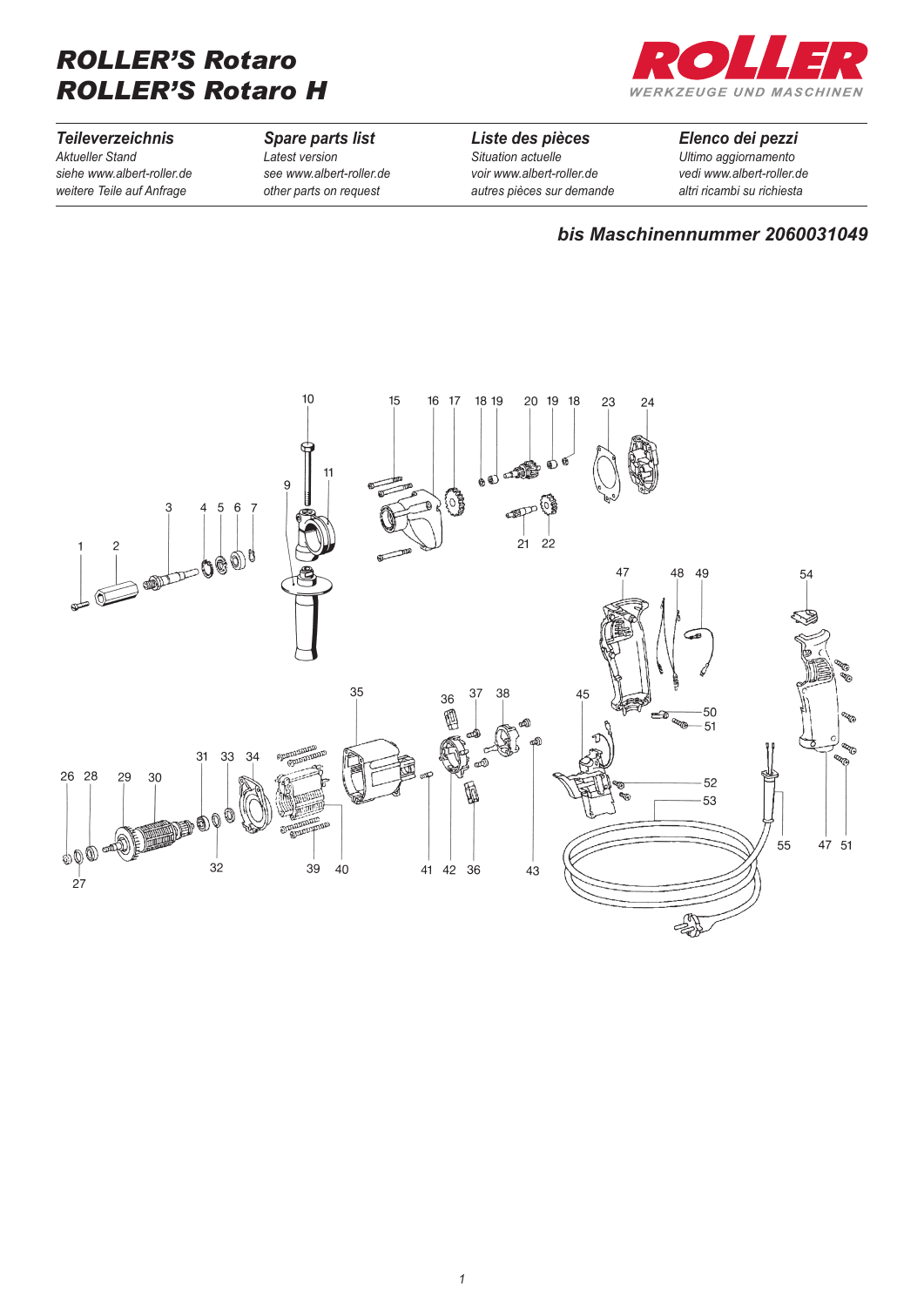## *ROLLER'S Rotaro**bis Maschinennummer 2060031049*

| deu<br><b>Antriebsmaschine</b>                         | eng<br><b>Drive unit</b>                              | fra<br>Machine d'entraînement                                   | ita<br>Elettroutensile completa                                |            |
|--------------------------------------------------------|-------------------------------------------------------|-----------------------------------------------------------------|----------------------------------------------------------------|------------|
| 1 Zylinderschraube                                     | <b>Fillister head screw</b>                           | Vis à tête cylindrque                                           | Vite a testa cilindrica                                        | 151301     |
| 2 Sechskanthülse                                       | Hexagonal sleeve                                      | Douille hexagonale                                              | Bussola esagonale                                              | 151350     |
| 3 Bohrspindel                                          | <b>Drilling spindle</b>                               | Broche de perçage                                               | Mandrino per foratura                                          | 151452     |
| 4 Sicherungsring                                       | Locking ring                                          | Circlip                                                         | Anello di sicurezza                                            | 059085     |
| 6 Rillenkugellager                                     | Grooved ball bearing                                  | Roulement à billes                                              | Cuscinetto a sfere                                             | 057005     |
| 7 Sicherungsring                                       | Locking ring                                          | Circlip                                                         | Anello di sicurezza                                            | 059004     |
| Gegenhalter kompl.<br>Pos. $9.10 + 11$                 | Counter-holder compl.<br>Pos. 9, 10 + 11              | Contre-poignée compl.<br>Pos. 9, 10 + 11                        | Controsupporto compl.<br>Pos. 9, 10 + 11                       | 151314     |
| 16 Getriebegehäuse                                     | Gear housing                                          | Boîte d'engrenage                                               | Scatola degli ingranaggi                                       | 151461     |
| 17 Stirnrad                                            | Spur wheel                                            | Roue droite                                                     | Ruota cilindrica                                               | 151462     |
| Ritzelwelle mit<br>20 Rutschkupplung<br>Pos. $21 + 22$ | Pinion shaft<br>with sliding clutch<br>Pos. $21 + 22$ | Arbre de pignon avec<br>accouplement patinant<br>Pos. $21 + 22$ | Albero del pignone<br>con frizione slittante<br>Pos. $21 + 22$ | 151465     |
| 21 Ritzelwelle                                         | Pinion shaft                                          | Arbre de pignon                                                 | Albero del pignone                                             | 151466     |
| 22 Stirnrad                                            | Spur wheel                                            | Roue droite                                                     | Ruota cilindrica                                               | 151467     |
| 23 Dichtung                                            | Packing ring                                          | Joint                                                           | Guarnizione                                                    | 151468     |
| 26 Abdichtring                                         | Seal                                                  | Rondelle d'étanchéité                                           | Guarnizione                                                    | 151352     |
| 27 O-Ring                                              | $O$ -ring                                             | Joint torique                                                   | Guarnizione O-ring                                             | 060166     |
| 28 Rillenkugellager                                    | Grooved ball bearing                                  | Roulement à billes                                              | Cuscinetto a sfere                                             | 057001     |
| Anker mit Lüfter 230 V<br>Pos. 29 und 30               | Rotor with ventilator 230 V<br>Pos. 29 and 30         | Induit avec ventilateur 230 V<br>Pos. 29 et 30                  | Indotto con ventilatore 230 V<br>Pos. 29 e 30                  | 151472R220 |
| 31 Rillenkugellager                                    | Grooved ball bearing                                  | Roulement à billes                                              | Cuscinetto a sfere                                             | 057108     |
| 32 O-Ring                                              | $O$ -ring                                             | Joint torique                                                   | Guarnizione O-ring                                             | 060006     |
| 34 Flansch                                             | Flange                                                | Flasque                                                         | Flangia                                                        | 151474     |
| 36 Kohle mit Führung                                   | Carbon brush guide                                    | Guide des balais de charbon                                     | Guida per carbincino                                           | 151475     |
| 37 Linsenschraube                                      | Fillister head screw                                  | Vis à tête fraisée bombée                                       | Vite a testa svasata con perno                                 | 151477     |
| 38 Druckstück                                          | Thrust piece                                          | Pièce de compression                                            | Pezzo di compressione                                          | 151478     |
| 39 Blechschraube                                       | Sheet metal screw                                     | Vis à tôle                                                      | Vite da lamiera                                                | 083066     |
| 40 Stator 230 V                                        | Stator 230 V                                          | Stator 230 V                                                    | Statore 230 V                                                  | 151480R220 |
| 42 Stellring kompl.                                    | Adjusting ring compl.                                 | Bague d'inversion compl.                                        | Commutator di rotazione compl.                                 | 151482     |
| 43 Blechschraube                                       | Sheet metal screw                                     | Vis à tôle                                                      | Vite da lamiera                                                | 083063     |
| 45 Schalter                                            | Switch                                                | Interrupteur                                                    | Interruttore                                                   | 151485     |
| 47 Griff mit Deckel                                    | Handle cover                                          | Couvercle de poignée                                            | Coperchio d'impugnatura                                        | 151483     |
| 49 Litze kompl.                                        | Flexible cord compl.                                  | Cordon compl.                                                   | Cordoncino compl.                                              | 151486     |
| 50 Kabelschelle                                        | <b>Strap</b>                                          | <b>Bride</b>                                                    | Collare                                                        | 151487     |
| 55 Kabeltülle                                          | Rubber sleeve                                         | Douille en caoutchouc                                           | Protezione cavo                                                | 151415     |